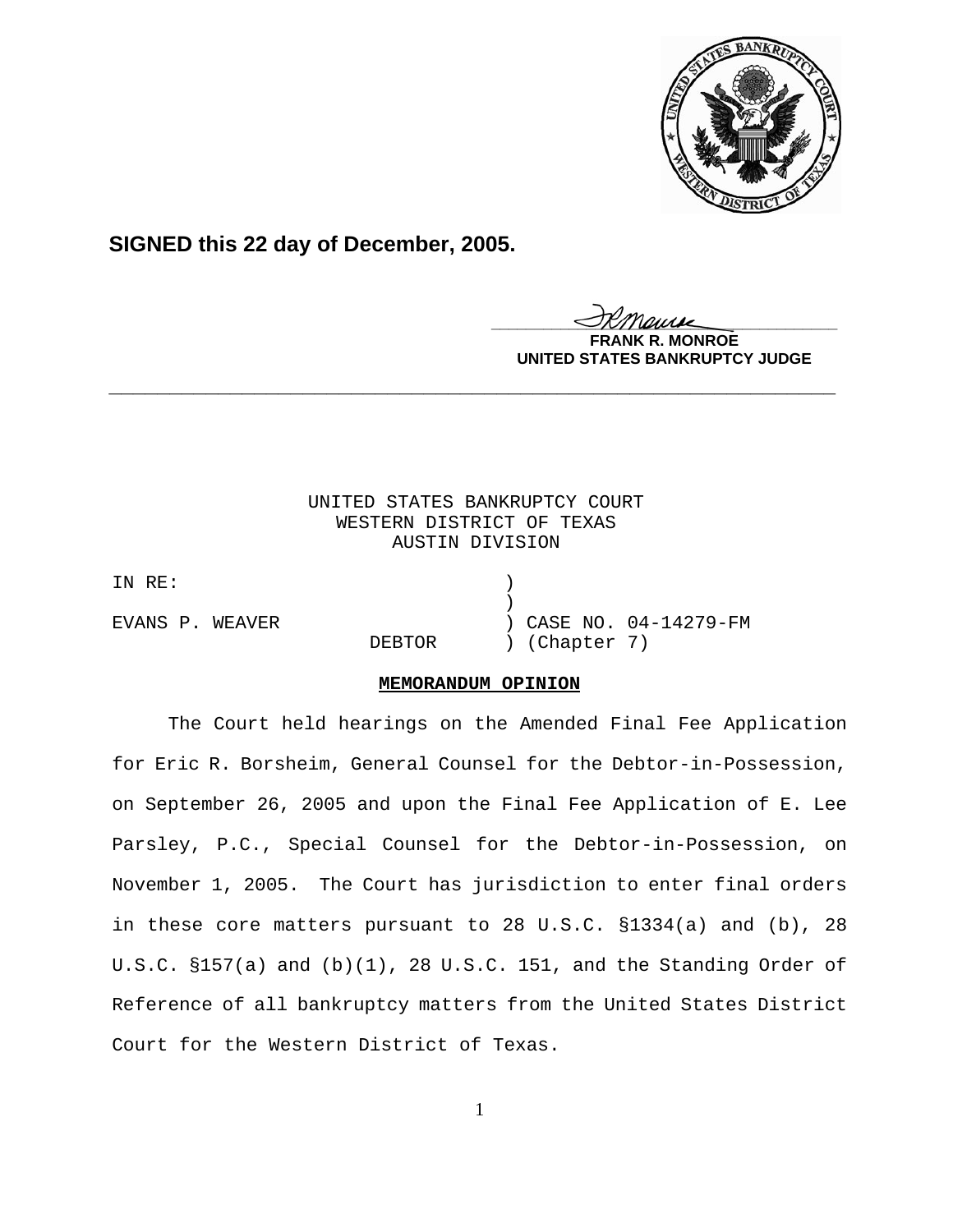At the conclusion of the hearing on November 1, 2005, the Court instructed both counsel to file amendments to their fee applications so that they would more fully comply with Local Bankruptcy Rule  $2016(a)(2)$  and to file detailed statements quantifying the benefit to the estate with regard to each separate category of services which they had rendered to the estate as the Court must judge such fee applications under *Matter of Pro-Snax Distributors, Inc.*, 157 F.3rd 414 (5th Cir. 1998) which requires such counsel to show that their respective "services resulted in an identifiable, tangible, and material benefit to the bankruptcy estate."

The Court then took the matter under advisement to review the additional amendments to the respective fee applications once received.

This Memorandum Opinion shall constitute Findings of Fact and Conclusions of Law under Bankruptcy Rules 7052 and 9014 as to Parsley's Fee Application as well as Borsheim's Fee Application. This is a core proceeding under 28 U.S.C. §157(b)(2).

### **Prologue**

This particular case has been one of the most contentious cases that the Court has been involved with since being licensed as a lawyer in 1969. Hardly a hearing goes by without allegations of fraud, the casting of aspersions with regard to the character of lawyers involved, and generally rude and over-the-top behavior. To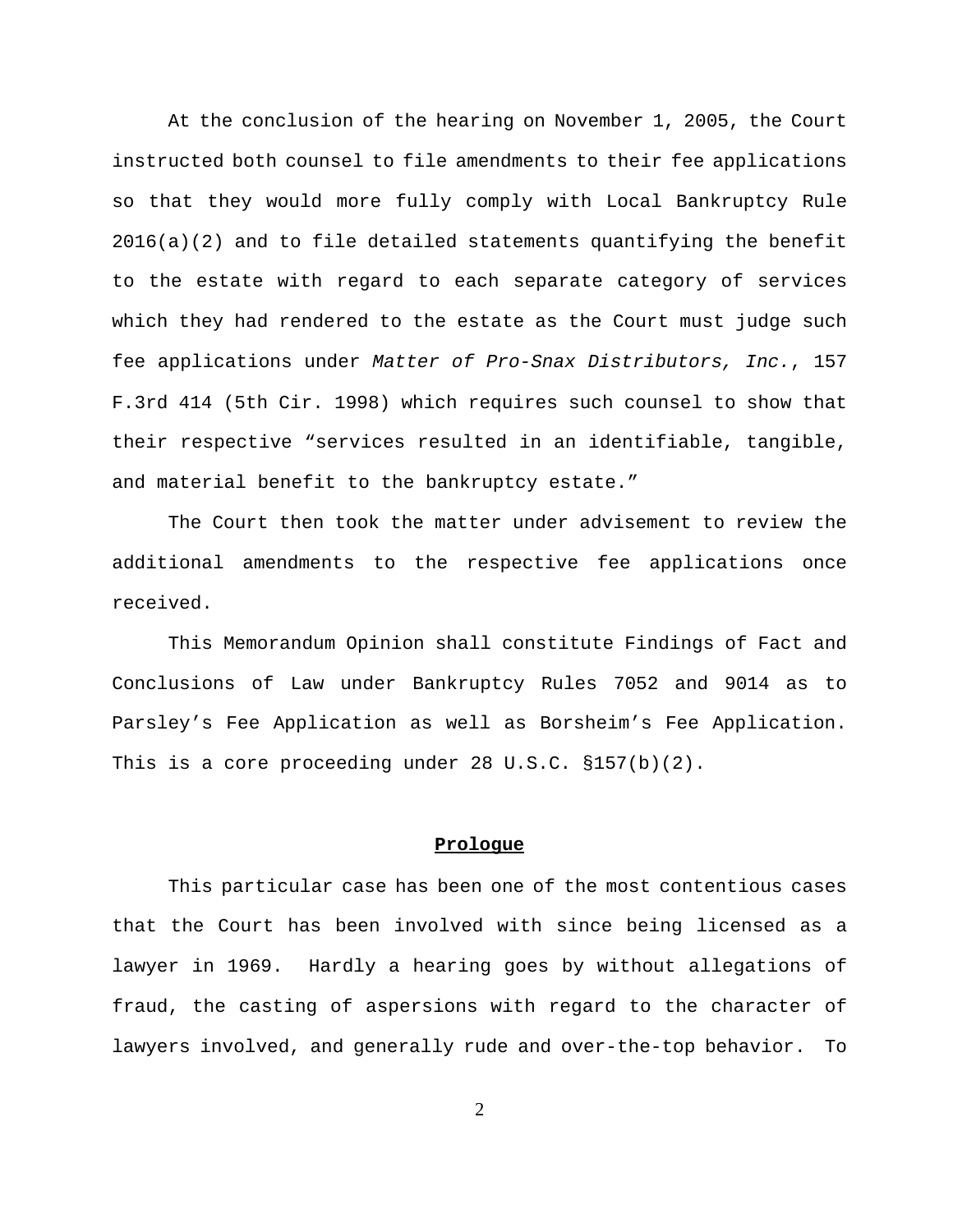say that it has not been a pleasure to preside over this case is one of the bigger understatements the Court could ever make. Over all, the lack of trust between parties and the animosity between the attorneys has led to an excessive amount of time being spent by all the lawyers which will, in fact, be a factor the Court will use in determining the reasonableness of the fees that are being requested.

#### **Legal Standards**

The Fifth Circuit Court of Appeals has set the standard by which bankruptcy courts must judge all attorneys fees for persons representing the bankruptcy estate. The Court quite clearly set the standard in the *Matter of Pro-Snax Distributors, Inc.*, 157 F.3d 414, 426 (5th Cir. 1998). The Court said, "We determined today that the stricter test is the appropriate measure." *Id*. That stricter test the Court defined as requiring a showing that the services rendered "represented an identifiable, tangible, and material benefit to the estate." *Id.* In adopting the stricter test, the Fifth Circuit clearly rejected the "reasonableness" test, to-wit: whether the services were objectively beneficial toward the completion of the case at the time they were performed. *Id.*

Applicant Parsley contends that is not what the Fifth Circuit did because of its statement later in the opinion that the lawyers "should have known from the outset that the Debtor's prosecution of Chapter 11 plan would fail, given that the Petitioning Creditors –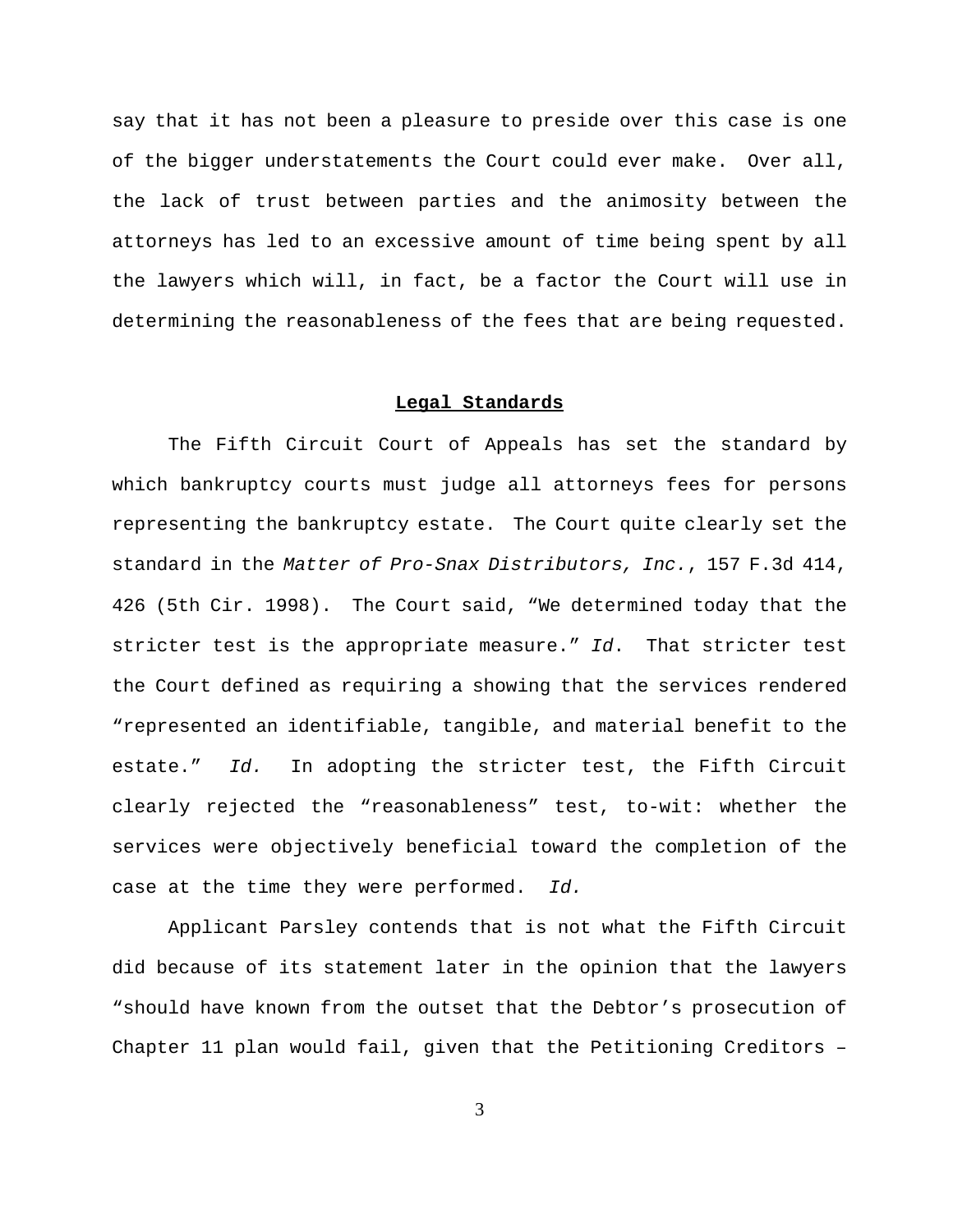who collectively held more than 50% of the indebtedness in the case – filed an involuntary Chapter 7 case against the Debtor and repeatedly informed the Debtor and the bankruptcy court that they believed the case should be administered under Chapter 7." *Id.* However, footnote 17 to the foregoing quote explains that statement: "We believe that these facts necessarily should have led A & K to the conclusion that its services were futile, meaning that we would find against A & K even if we today adopted the reasonableness standard that it suggests." *Id.*

From the foregoing, it is clear that Applicant Parsley's interpretation is not correct. The Fifth Circuit simply said that if they had applied the reasonableness test, they still would not have allowed any fees with regard to prosecution of the Chapter 11 plan under the facts of the case. Clearly, the Circuit applied the stricter test in disallowing A & K's fees.

Applicant Borsheim argues that *Pro-Snax* is at odds with the statute and misinterprets it since the statute plainly authorizes fees "for actual, necessary services" -  $[11 \text{ U.S.C. } §330(a)(1)(A)]$ as well as services that are "reasonably likely to benefit the debtor's estate" -  $[11 \text{ U.S.C. } 330(a)(4)(a)(ii)(I)].$  Even if such be true, this Court is constrained to follow the 5th Circuit's interpretation.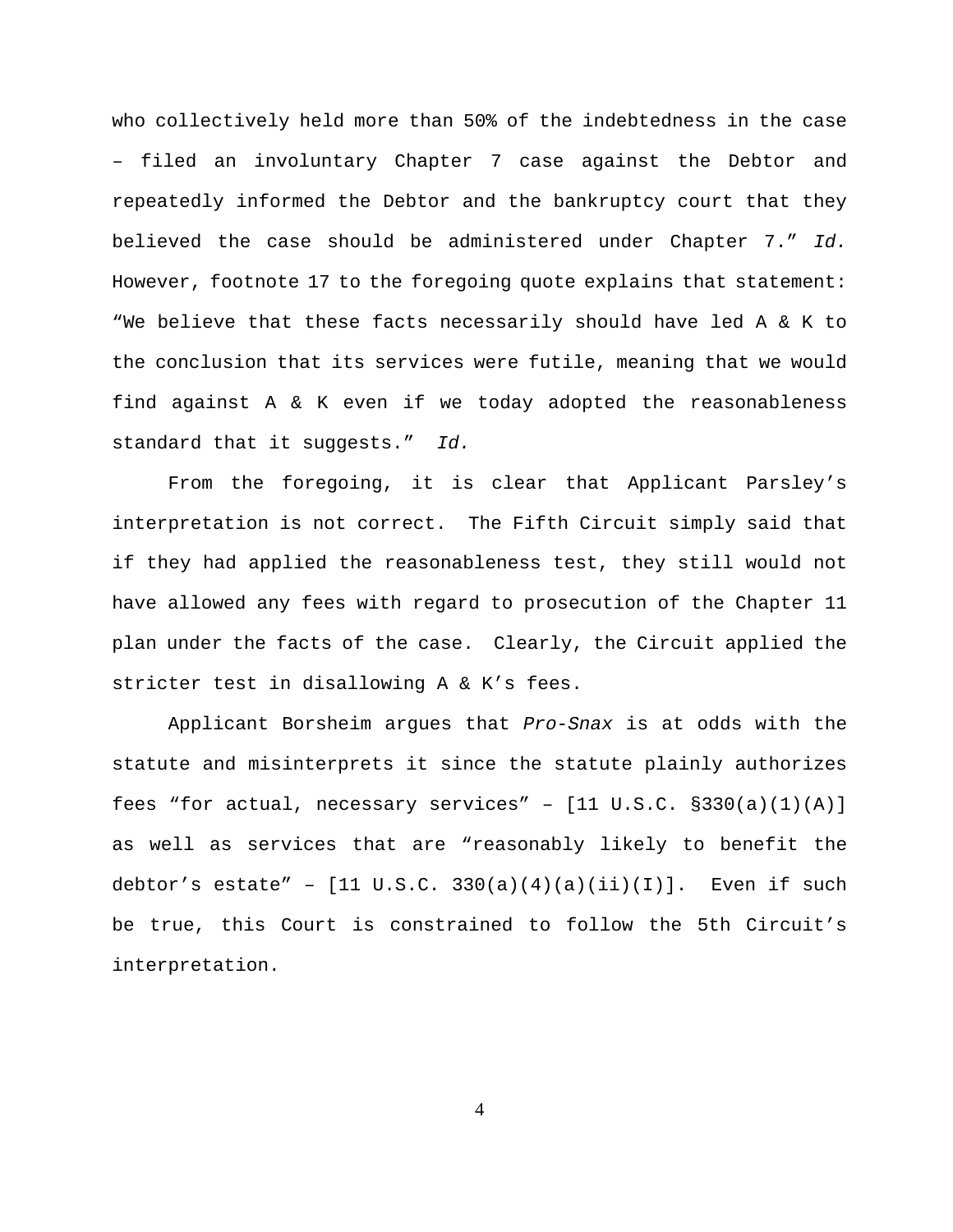#### **Parsley Fees**

Mr. Parsley was involved in three separate matters as special counsel. They will be discussed separately.

1. **The Tobin Appeal** - The Tobins obtained a jury verdict against the Debtor pre-petition in the approximate amount of \$246,000.00. Mr. Parsley was employed to seek reconsideration and/or appeal of that verdict in January 2004. He was successful with regard to the elimination of damages against Weaver Interests, an entity apparently owned by the Debtor, but not against Mr. Weaver. The trial court rendered judgment on the jury verdict for approximately \$246,000.00.

Post-petition Mr. Parsley has prosecuted the appeal and filed a brief with the state appellate court where the matter pends.

Mr. Parsley's fee application seeks a total amount due of \$9,557.06 and reflects payment of \$5,271.99 post-petition – apparently from his retainer.

If successful, the Tobin case will be remanded, or perhaps rendered, but the benefit to the estate would be substantial as Parsley argues the correct ruling would be a reversal and the rendering of a take nothing judgment thereby saving the bankruptcy estate \$246,000.00.

Under the *Pro-Snax* decision, it is premature to grant fees in this regard. We simply do not know whether or to what extent there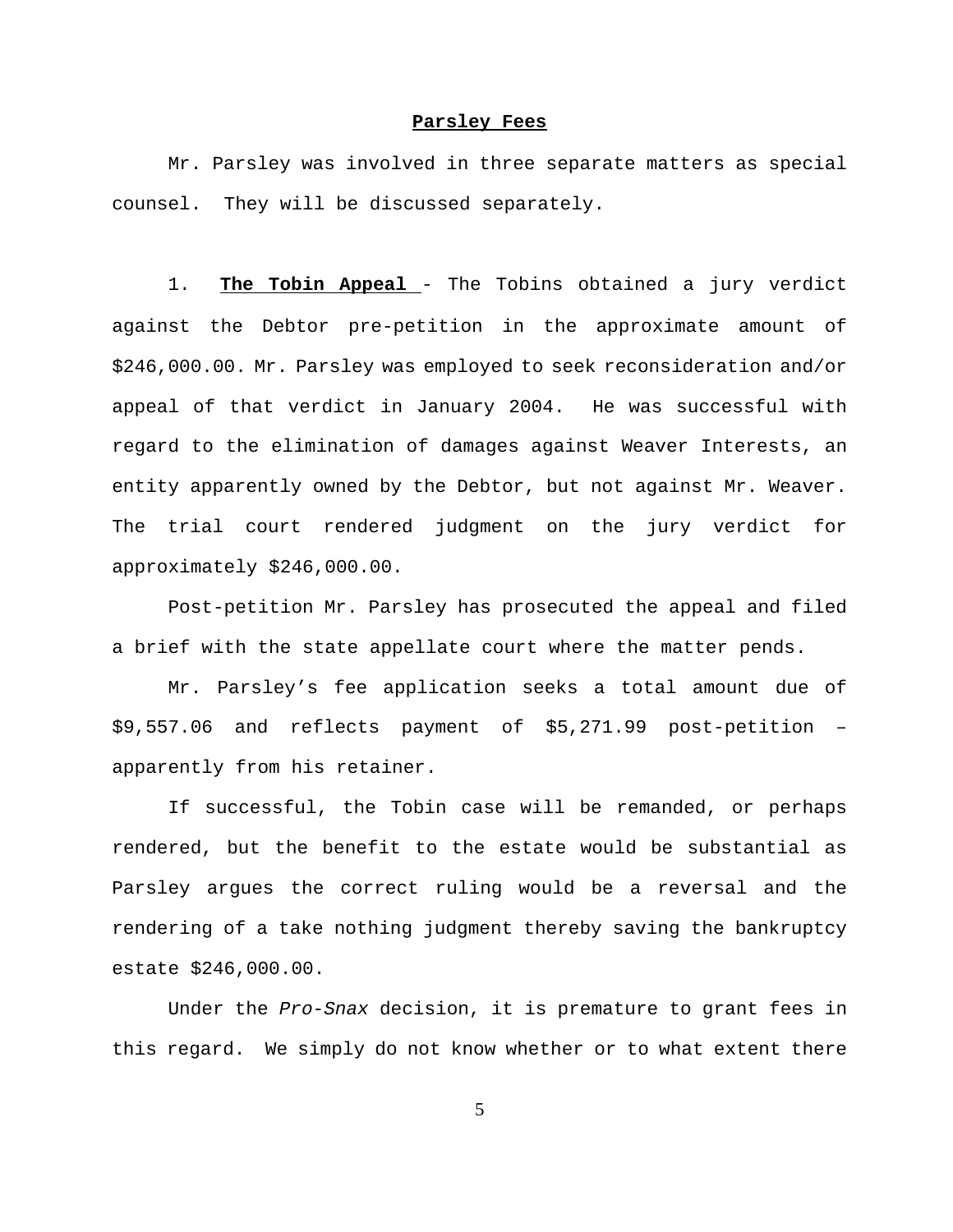will be an "identifiable, tangible, and material benefit to the estate" from these services. These fees should be denied without prejudice to being re-urged at the right time.

2. **The Korenek Appeal** - The Koreneks sued the Debtor prepetition claiming that work that the Debtor had done in remodeling the Koreneks' home was not worth the approximate \$250,000.00 they had paid him and that the Debtor had borrowed \$175,000.00 from the Koreneks in regard to a Tarrytown transaction that he had not repaid. A settlement agreement was apparently reached pre-petition pursuant to which the Debtor was to pay the Koreneks  $$425,000.001$ but the Debtor defaulted under that agreement. The Koreneks then obtained a summary judgment against the Debtor for  $$435,000.00<sup>1</sup>$  and Mr. Parsley was employed to represent the Debtor pre-petition with regard to post-judgment and appellate matters.

While the Motion for New Trial was pending, the Koreneks filed a garnishment action and trapped \$277,500.00 that was held in a lawyer's trust account and in the Travis County District Clerk's registry. The Debtor and attorney Parsley allege that the Koreneks then agreed to settle the entirety of their claims for \$175,000.00 which was to be paid from the \$277,500.00 they had trapped with their garnishment. The settlement agreement was allegedly signed and the Koreneks then allegedly backed out of it. Lawsuits then

<sup>&</sup>lt;sup>1</sup> As per Parsley's Fee Application.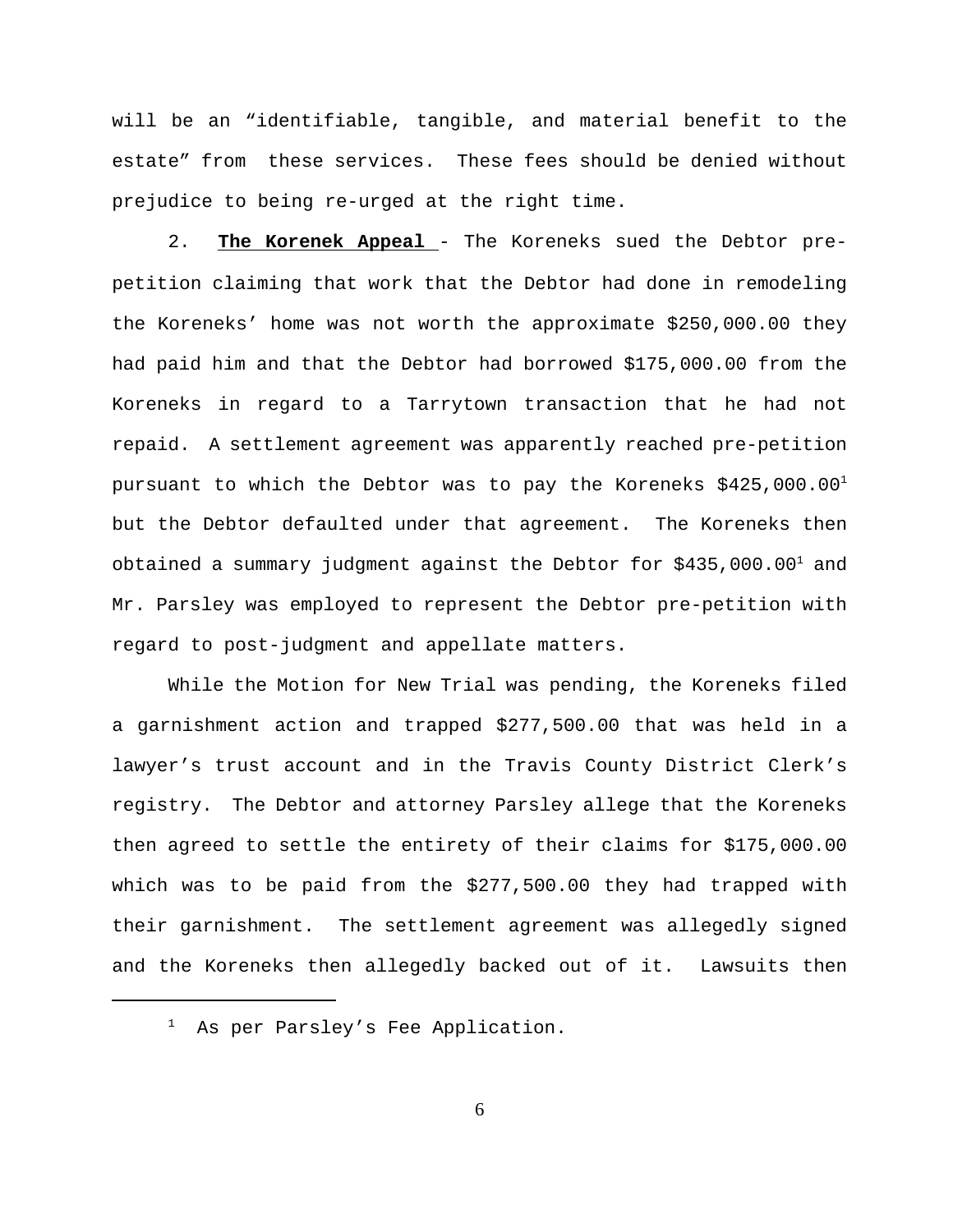abounded with regard to that issue and others both in state court and then here. Throughout the bankruptcy case, the Debtor, through both counsel Parsley and counsel Borsheim, has been fighting with the Koreneks in an attempt to enforce the alleged settlement. Ultimately, the Court stayed all pending litigation between the parties and required the Debtor to file a preference action against the Koreneks in order to avoid the Koreneks' garnishment lien since the estate and the Debtor were at all relevant times clearly insolvent. The Koreneks not only fought the preference action when the Debtor was in control, they also continued through their counsel to fight virtually every single action the Debtor's counsel took and regularly showed up in court attacking the character, not only of Debtor, but also Debtor's counsel. Ultimately, the case was converted to Chapter 7 and then the Koreneks rather quickly agreed to the relief sought in the preference suit with the only consideration coming to them being a payment of \$10,000.00 to their counsel.

The fact that the litigation with the Koreneks took as much time and expense as it did is equally the fault of the Debtor and his counsel and the Koreneks and their counsel. The Koreneks now object to paying the fees requested by Debtor's counsel even though they were equally culpable in requiring the work to be done due to the manner in which they conducted themselves.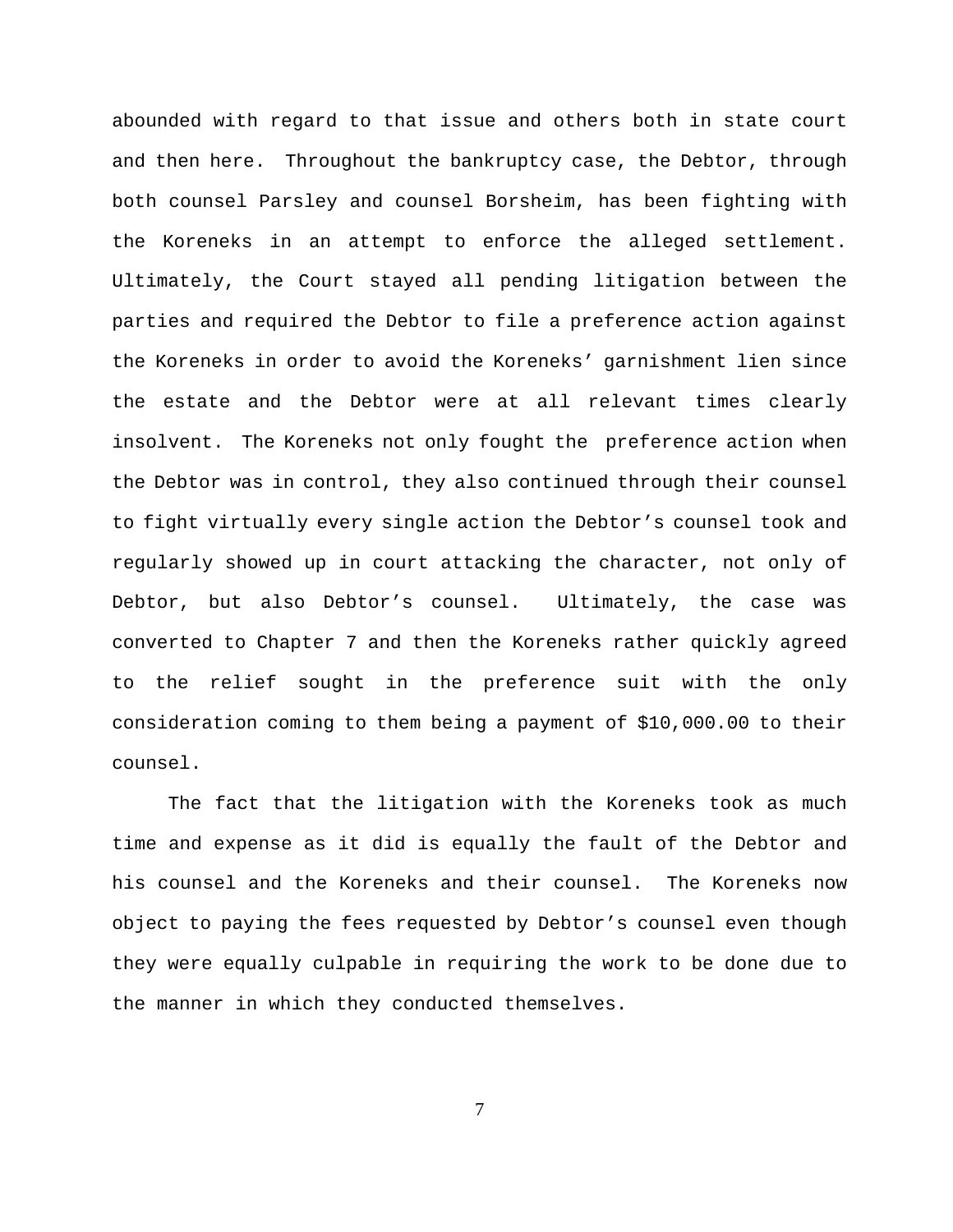It would be inequitable and at odds with *Pro-Snax* to do anything other than to allow the fees requested with regard to all the Korenek matters for the appropriate counsel for the Debtor. Mr. Parsley, however, was employed to represent the estate only "in pending matters one (sic) appeal and the debtor's divorce". See Application to Employ Special Counsel, E. Lee Parsley. There was no appeal of the Koreneks' judgment. Therefore, to the extent Applicant Parsley expended work on any Korenek matters in this case, he did so as a volunteer as he was not so authorized by the pleadings through which he was employed.

Applicant Parsley's request for fees of \$5,000.00 and expenses of \$210.00 will be denied.

3. **The Divorce**. Applicant Parsley seeks \$86,521.05 in representing the Debtor in his state court divorce post-petition. That amount apparently includes \$12,226.30 in expenses and it also gives credit for a payment of \$9,270.00 from his post-petition retainer. The question at hand is not whether the services rendered were necessary or produced a benefit. The question is who received the benefit – the estate or the Debtor. It seems logical that he who receives the benefit should pay the cost of obtaining the same.

Applicant Parsley states that at the conclusion of the divorce and in exchange for a future payment of \$550,000.00 to his ex-spouse from the sale of his homestead, the Debtor was awarded the following property: (1) his homestead, (2) an entity known as O'Leary/Weaver,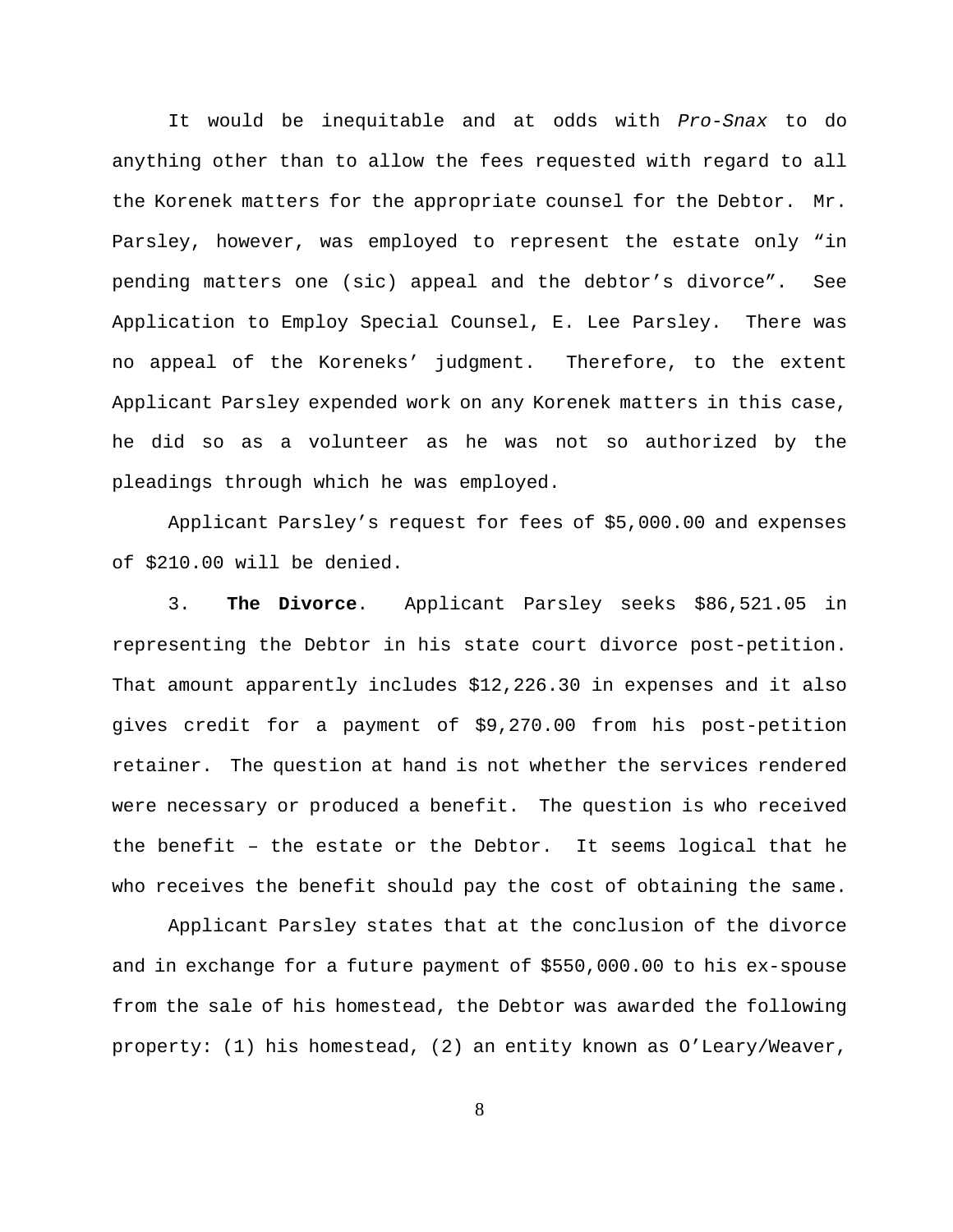Inc. – also in bankruptcy, (3) Mediterranean, Inc. – an entity of dubious value through which the Debtor does business, and (4) a substantial percentage of the parties' personal property. So where is the benefit to the estate?

There is only one primary source of benefit. The Debtor's interest in O'Leary/Weaver, Inc. has been sold with this Court's approval back to the Debtor for the payment of \$50,000.00.

Applicant Parsley argues that the receipt by the Debtor of his homestead is beneficial to the estate as well because it was the Debtor's plan to use proceeds from the sale of the homestead to fund a 40% payment to unsecured creditors. However, much like the *Pro-Snax* facts, Debtors' counsel were repeatedly told by counsel for the Koreneks that they were uninterested in that proposal. The Tobins were equally uninterested. There was no way that the plan would ever have legs and reach the finish line. And, it did not. The receipt by the Debtor of his homestead – which according to his schedules has equity of approximately \$2,500,000.00 – is of no benefit to this estate.

The Debtor's wife had filed a \$1,000,000.00 claim in the case. As part of the divorce that claim has gone away. While that is a benefit, there is nothing in the record that reflects whether such claim had any viability at all.

Applicant Parsley reached an agreement with the Office of the United States Trustee with regard to their objection to his fee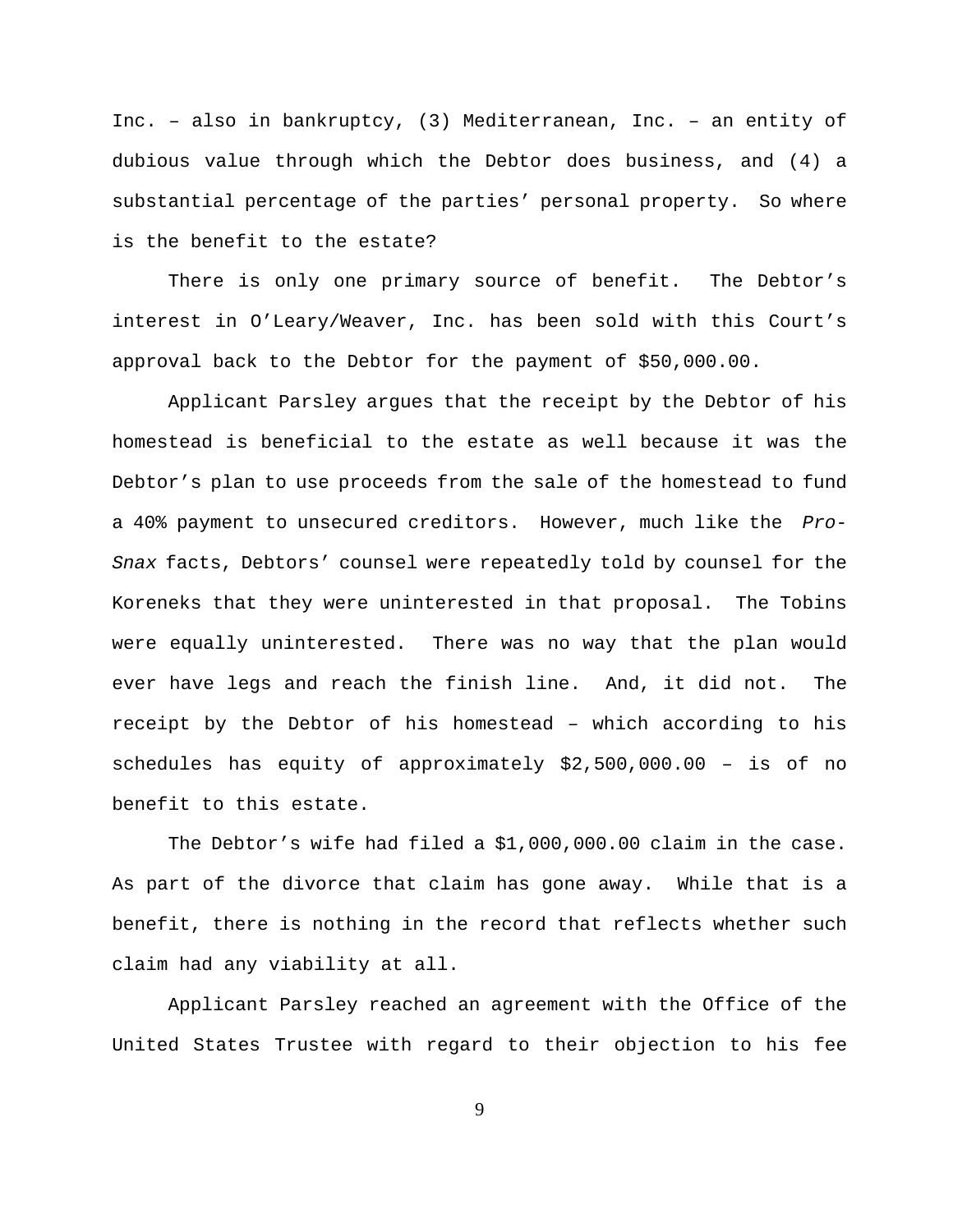application, one which would pay him one-half of his fees with regard to the divorce matter, approximately \$38,000.00. That amount seems high since the only demonstrable benefit to the estate is \$50,000.00 cash from the sale by the trustee of O'Leary/Weaver, Inc. That sale, the Court notes, was fought by the Koreneks tooth and nail. Their objections to both Parsley's and Borsheim's fees still pend as well.

Taking all of the foregoing into consideration, the Court believes that Applicant Parsley should be paid only \$10,000.00 of his requested fees of \$86,521.05 from the bankruptcy estate of the Debtor. This is especially true since he has already been paid \$9,270.00 on this matter out of the initial retainer provided to him post-petition. The remainder of \$76,521.05 should be paid by the Debtor himself. Applicant should not feel too bad for being paid only \$10,000.00 because if the Court had determined that he be paid on a pro-rata basis: to-wit, a benefit of \$2.5 million to the Debtor versus \$50,000.00 to the estate, he would receive a total allowance of only \$1,730.00. This would mean the application of \$9,270.00 from the retainer to this matter would have to be reversed except to the extent of \$1,730.00 and no further payments would be authorized.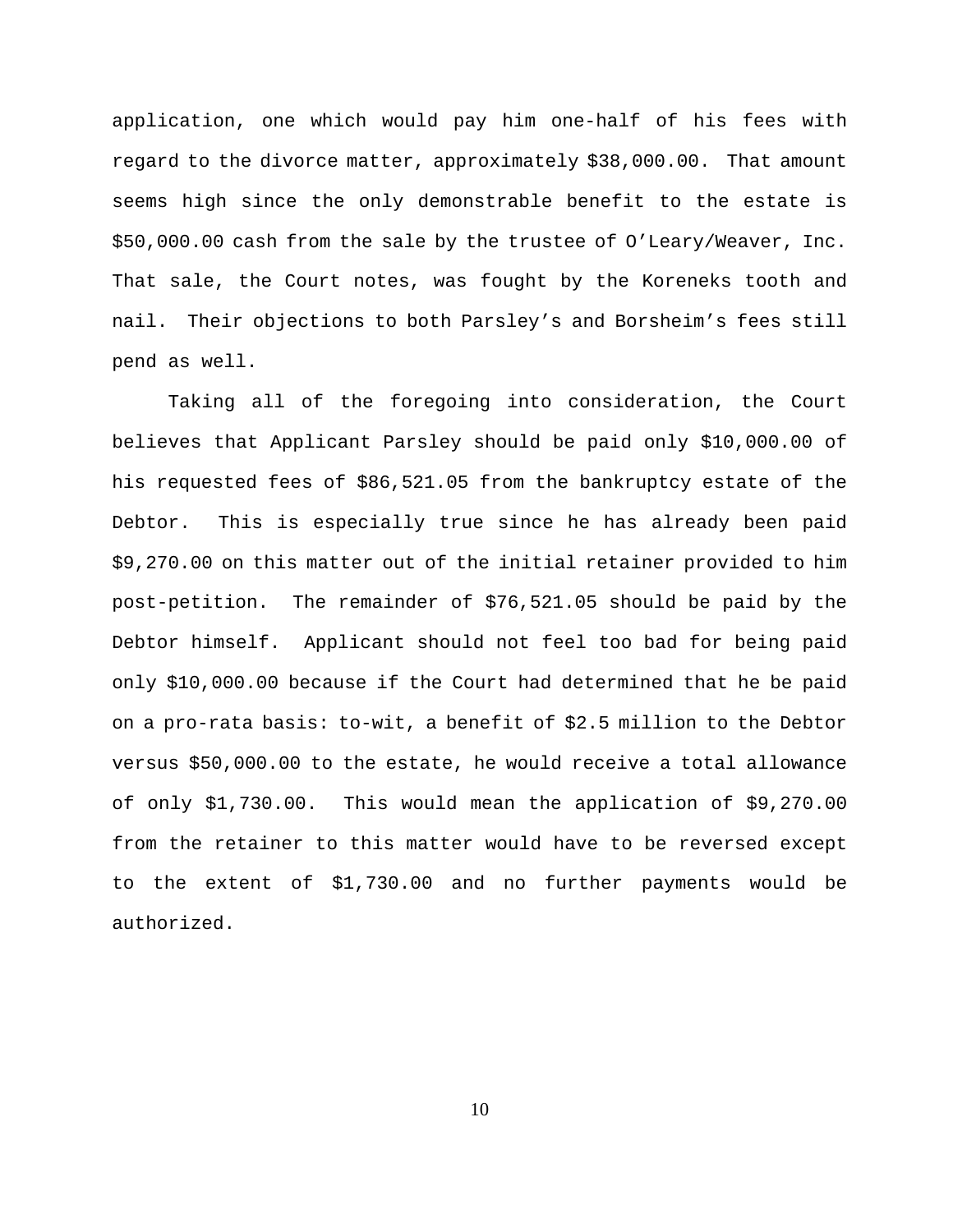#### **Summary of Parsley's Fees**

For the foregoing reasons, fees requested on the Tobin matter are denied; fees requested with regard to the Korenek matters are denied; and fees requested in the amount of \$86,521.05 for representing the Debtor in his state court divorce matter are allowed in the amount of \$10,000.00 to be paid from the bankruptcy estate. The remainder of \$76,512.05 should be paid by the Debtor himself.

#### **Borsheim's Fees**

The Court is sensitive to Applicant Borsheim's division of his services between what is "mandatory"<sup>2</sup> under the Code with regard to representing Debtors in Chapter 11 and what might be viewed as "elective". The Court believes that is the only exception to the *Pro-Snax* pronouncement that all services rendered by persons representing the estate have the ability to show the identifiable, tangible and material benefit that has come from their efforts. With regard to "mandatory" work, the benefit must be presumed and the inquiry is one of the reasonableness of the fees charged on such mandatory matters.

The Court will make the analysis of Applicant Borsheim's fee request in the same manner that Supplemental Final Fee Application

For services "necessary to the administration of the case." See 11 U.S.C. §330(a)(4)(A)(ii)(II).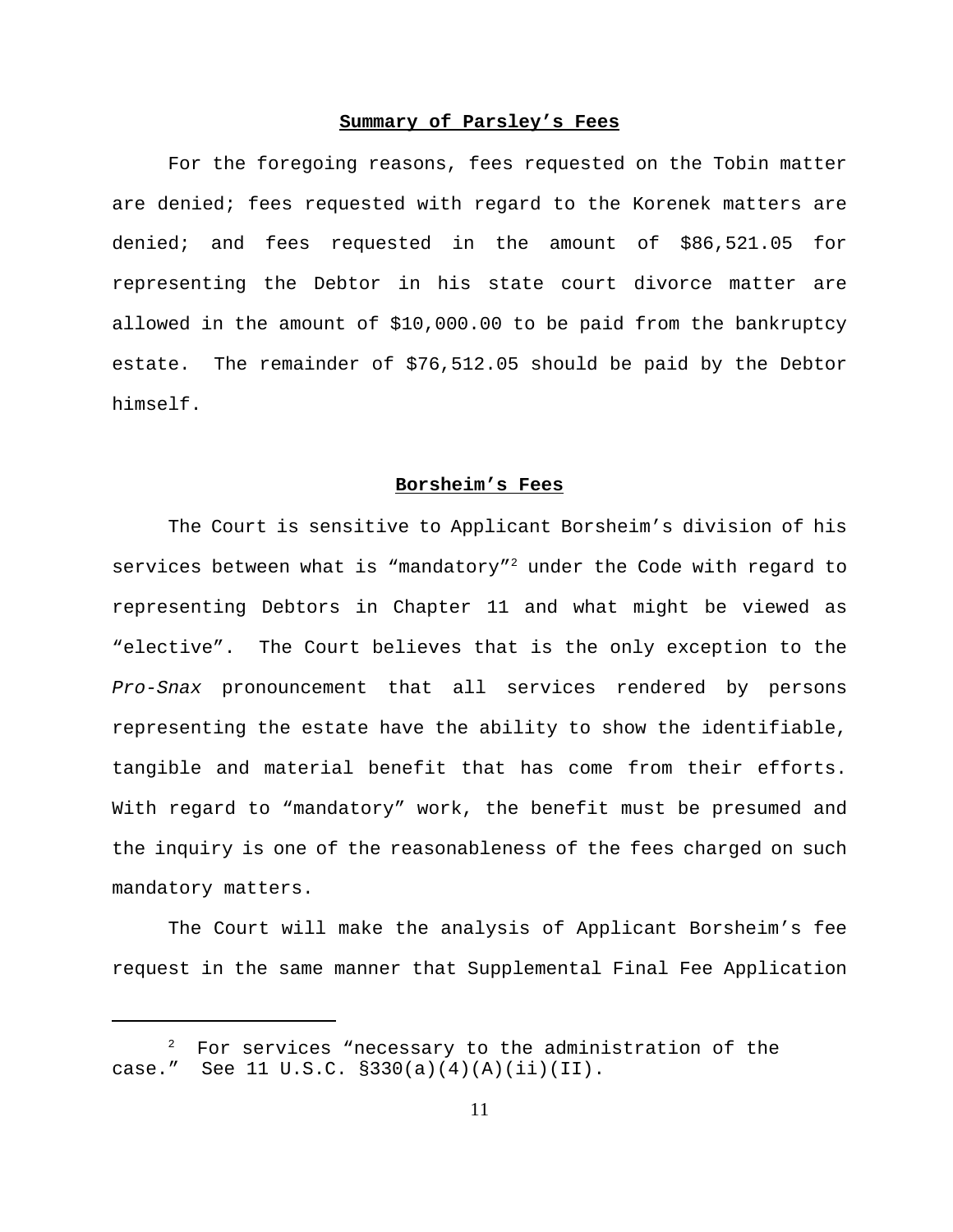lays it out.

First, however, certain comments in addition to those contained in the Prologue need to be made with regard to the nature of this case and the nature of the representation Applicant Borsheim undertook. First, this was originally a Chapter 11 proceeding for an individual person. This heightens the potential for conflict between the duty that counsel owes his client and the duty counsel owes creditors to maximize the estate, among other things. This is because counsel – in representing an individual debtor – is primarily representing the equity owner. A corporation or partnership, on the other hand, is a separate legal entity from equity. That is not the same with regard to representing an individual in Chapter 11 and therein lies the problem.

Second, Mr. Weaver did not conduct any business operations as an individual. He did so through entities which he owns such as Mediterranean, Inc. Further, in operating such entities, Mr. Weaver continued to be unsuccessful in either generating profits or avoiding controversies with the people for whom he did work. It has been and still is very much Mr. Weaver's inability to produce any positive cash flow in his various business ventures as well as his propensity for breaching the contracts with the people for whom he does work which were both the primary causes of his need to seek relief under Chapter 11 and his inability to confirm a plan under Chapter 11.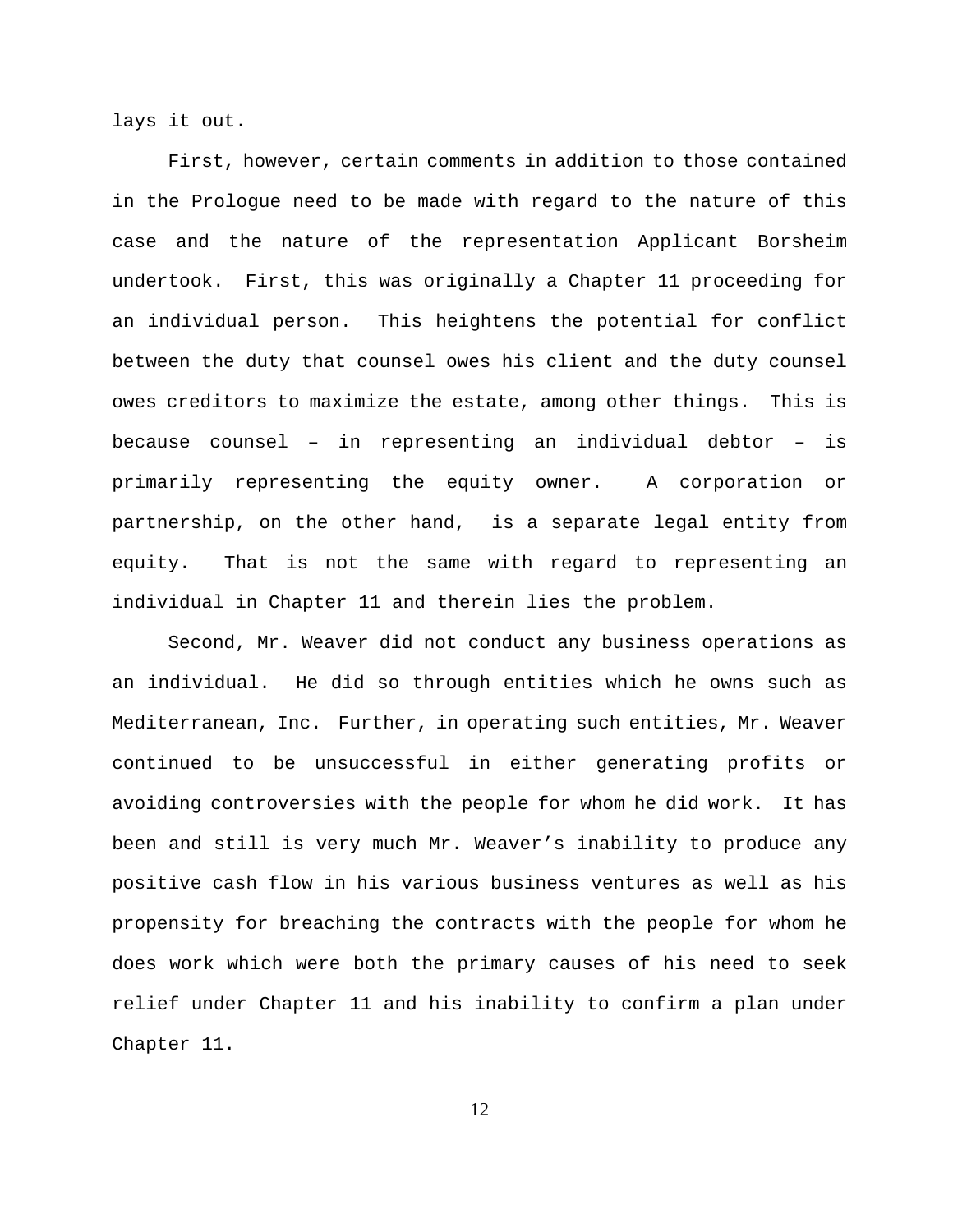Third, even though counsel is required to render some services that are "mandatory", the rendering of those services must be accomplished with a reasonable expenditure of time and at a reasonable hourly rate.

Fourth, this case is not overly complex other than the fact that Mr. Weaver apparently has the propensity to make the people with whom he does business very angry at him – generally because he has not lived up to his end of the bargain and created claims for damages and fraud against himself in the process.

What follows is the Court's analysis as per the breakdown set forth by Applicant Borsheim in his Supplemental Final Fee Application.

1. **Pre-Petition Matters**. The amount of time spent in initial preparation of documents necessary for an emergency Chapter 11 filing seems high. \$3,000.00 is allowed in this category as opposed to the \$3,750.00 that was requested.

2. **Initial Case Administration**. The increase in hourly rate from \$300.00 per hour for the year 2004 to \$350.00 per hour in 2005 seems inappropriate especially for case administration time. Further, the amount of time spent on these matters seem somewhat excessive. Further, although the category is "Initial Case Administration", it runs from August 24, 2004 through the preparation of this fee application. So, the category should be considered as "general" case administration. The Court believes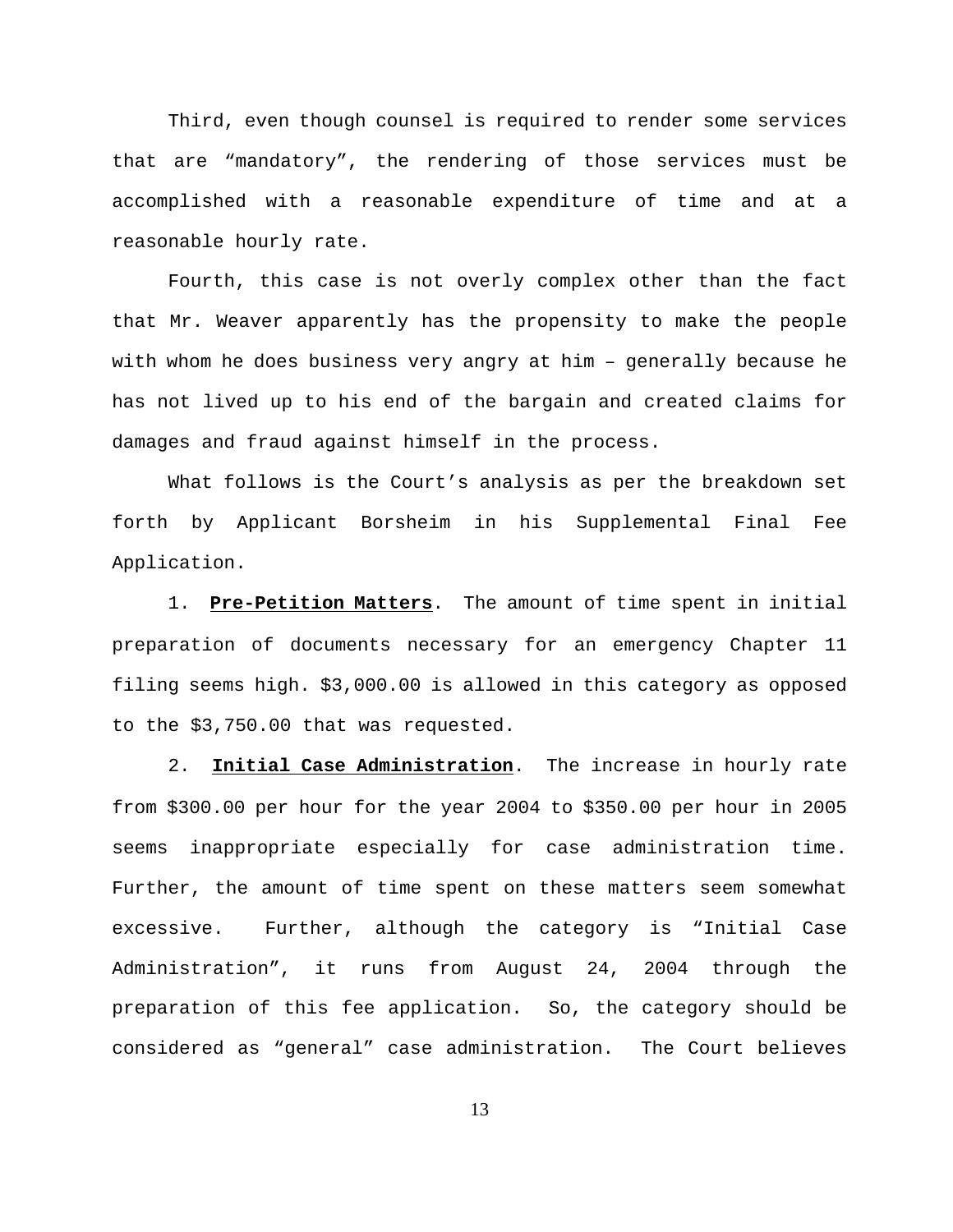that \$10,000.00 is a reasonable and just fee in this category as opposed to the \$12,255.00 requested.

3. **Monthly Operating and Trustee Reports.** The 2005 rate is adjusted to \$300.00. The amount allowed is \$930.00.

4. **Non-Exempt Property Matters**. The amount requested of \$930.00 is allowed as reasonable.

5. **Secured Creditor Matters, Stay Litigation and Adequate Protection**. An analysis of the time spent on these matters reflects that they deal primarily with exempt property – a truck and the homestead of the Debtor which had a scheduled equity of \$2.5 million. The remainder of the time was spent either on the Scout Island Property which ended up having no value to the estate. No fees should be allowed for the time spent dealing with the exempt property. Some fees should be allowed with regard to the Scout Island Property since it is mandatory that counsel spend some time investigating whether property of the estate has value. He should not be required to simply roll over. Fees in the amount of \$1,000.00 in that regard will be allowed in this category as reasonable as opposed to the \$4,515.00 requested.

6. **Review of Claims Held by Estate and Against Estate**. The amount of \$480.00 is reasonable and is allowed as requested.

7. **Provide Creditors Estate Information, 2004 Exams, Etc**. The requested amount of \$870.00 is reasonable and is allowed.

8. **Motion to Appoint a Trustee**. The services with regard to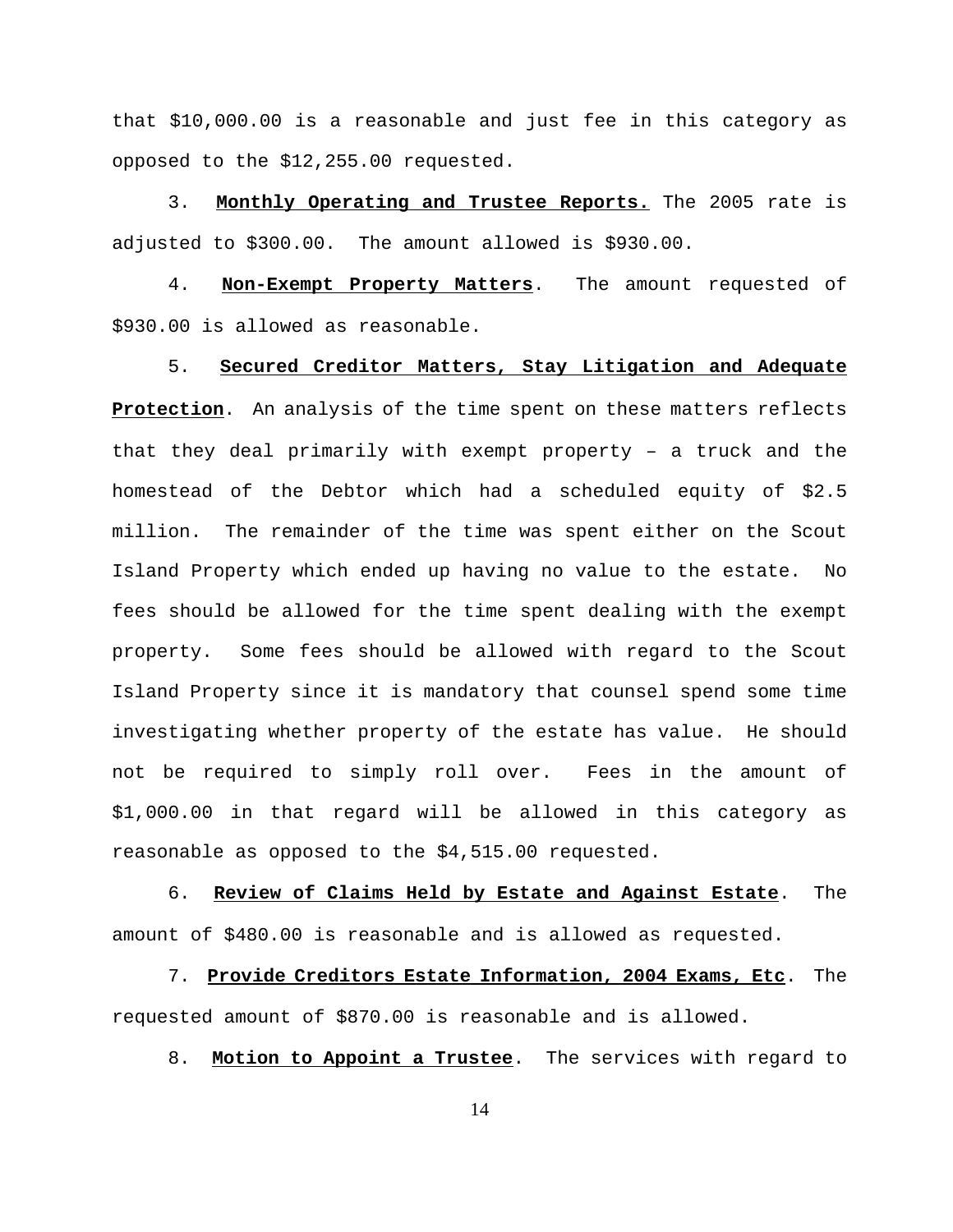this motion filed by the Koreneks should be allowed in the amount requested since the Motion was completely without merit. For that reason the hourly rate of \$350.00 is approved. The amount of the allowance is \$3,185.00 as requested.

9. **Estate Accounting and Tax Matters**. The rate is adjusted to \$300.00 per hour which makes an allowance of \$1,580.00 reasonable as opposed to the \$1,960.00 as requested.

10. **Motion to Convert to Chapter 7**. The Motion to Dismiss and/or Convert filed by the Tobins was granted and the case converted. The attempt to resist this Motion was simply an attempt to keep Mr. Weaver in control of the case at a time when it was clear that he was continuing to incur liabilities beyond his ability to pay them, he had no cash flow with which to fund a plan, and the creditors were consistently resisting everything Weaver was trying to do in the case including propose a confirmable plan. The estate received no benefit from this work and no fees will be allowed.

#### **PREFACE TO THE KORENEK MATTERS ANALYSIS**

As stated above with regard to Applicant Parsley's Fee request for work performed on various Korenek matters, the amount of time generated by Debtor's counsel with regard to the Koreneks was due in large part to the actions of the Koreneks and their counsel. Because the \$277,500.00 trapped by the Koreneks' garnishment was ultimately freed from their garnishment lien by action initiated by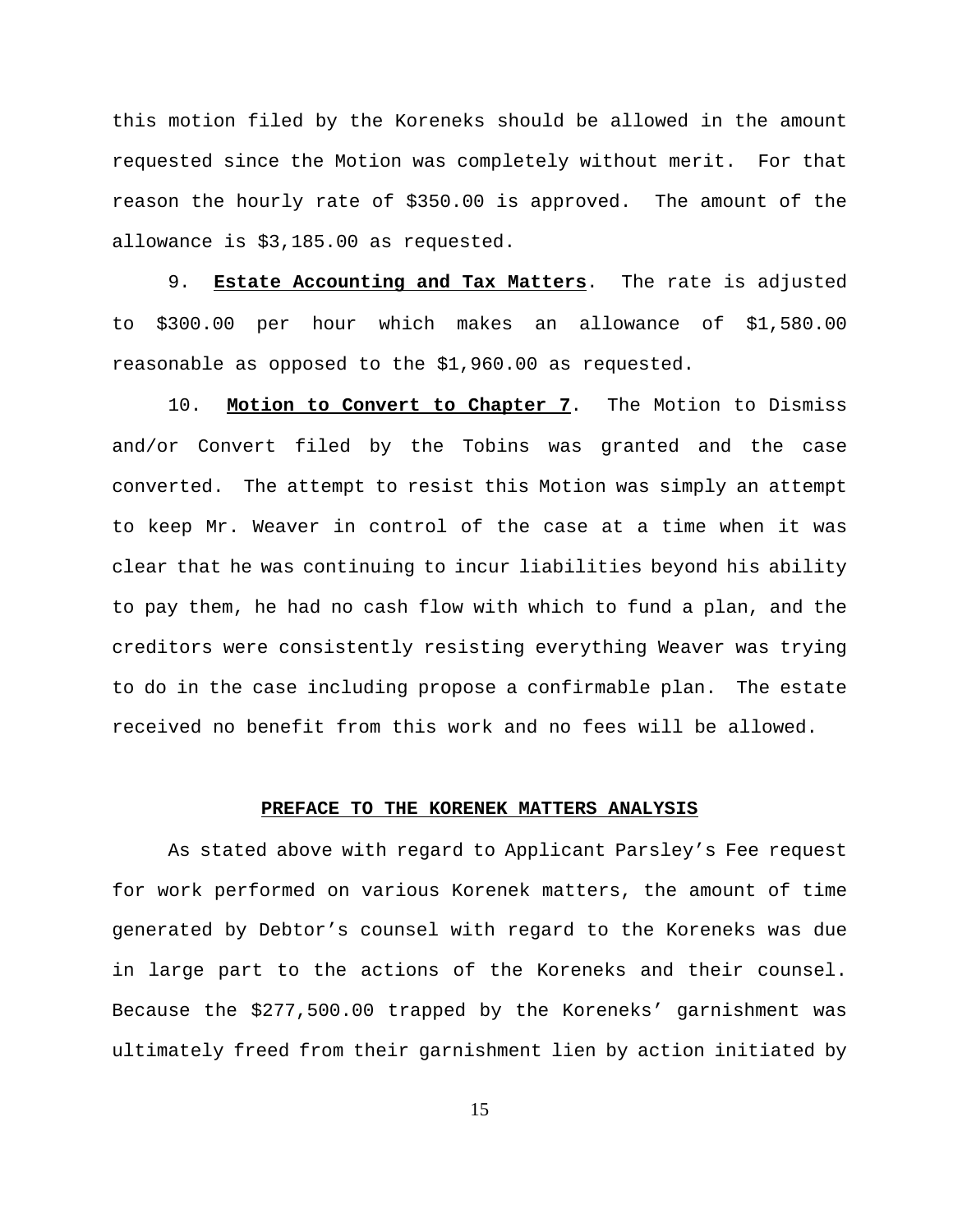the Debtor's counsel and because the amount of time that Debtor's counsel was required to spend on the various Korenek matters was directly related to the amount of time the Koreneks and their counsel spent – a lot of which was unnecessary – it would be unjust and out of line with *Pro-Snax* to do anything other than allow Applicant Borsheim's fees [with hourly rate adjustment only] as requested.

11. **Post-Petition Settlement Matters – Korenek**. These fees are reasonable and will be allowed in the amount claimed of \$2,700.90.

12. **Legal Research Relevant to Korenek Claim and Settlement**. These fees are reasonable and will be allowed in the amount claimed of \$1,140.00.

13. **Removal of Korenek State Court Cases**. This related to the Koreneks' state court lawsuits and the pre-petition garnishment action. The Koreneks and the Debtor did not like each other, and the Koreneks were doing everything possible to make life as difficult as possible for Mr. Weaver, and vice-versa. The strategy of removing the state court lawsuits, although one which the Court looked with disfavor upon, was part of the strategy of Mr. Weaver in dealing with the Koreneks – a strategy which ultimately ended in the Trustee's negotiation of a successful avoidance of the garnishment lien. The amount requested in this category of \$4,245.00 will be adjusted to reduce the 2005 time to \$300.00 per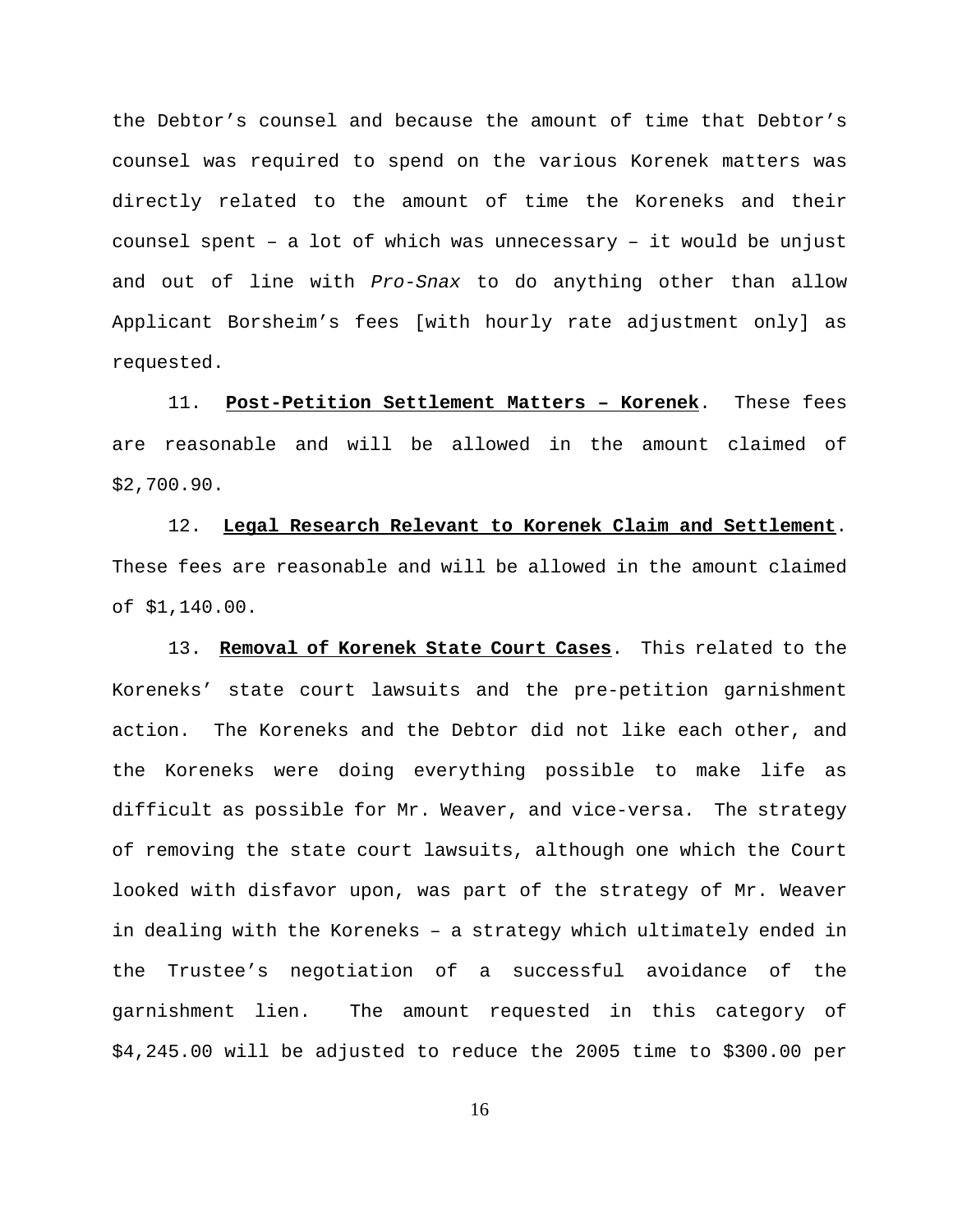hour. The allowance is \$3,930.00.

14. **Korenek Garnishment Issues – Estate Property**. These services are allowable for the reasons stated above. The only adjustment is to reduce the 2005 time to \$300.00 per hour. The amount allowed is \$1,350.00.

15. **Preference Action Against the Koreneks**. This action was required by the Court to be taken as an attempt to get the issues between the Koreneks and the Debtor solved so that the case would have some chance of being reorganized. Even though it should have been the first thing the Debtor did, the Court believes the action taken was absolutely necessary and beneficial to the estate. The only adjustment will be to reduce the hourly rate to \$300.00 per hour. The allowance, therefore, will be in the amount of \$11,760.00.

16. **Korenek Objection to Discharge of Debt**. By definition defending this type of action results in absolutely no benefit to the estate and is only of potential benefit to the Debtor. None of these fees are allowed against the estate.

17. **Pre-Petition Settlement Matters – Tobin**. Although it is premature to judge whether any benefit will come from the appeal of the Tobin matter, it is necessary for counsel to acquaint himself with the issues. The sum of \$180.00 is allowed in this category. The request for \$140.00 in fees for telephone calls with Parsley with regard to the possible agreed order on the Scout Island sale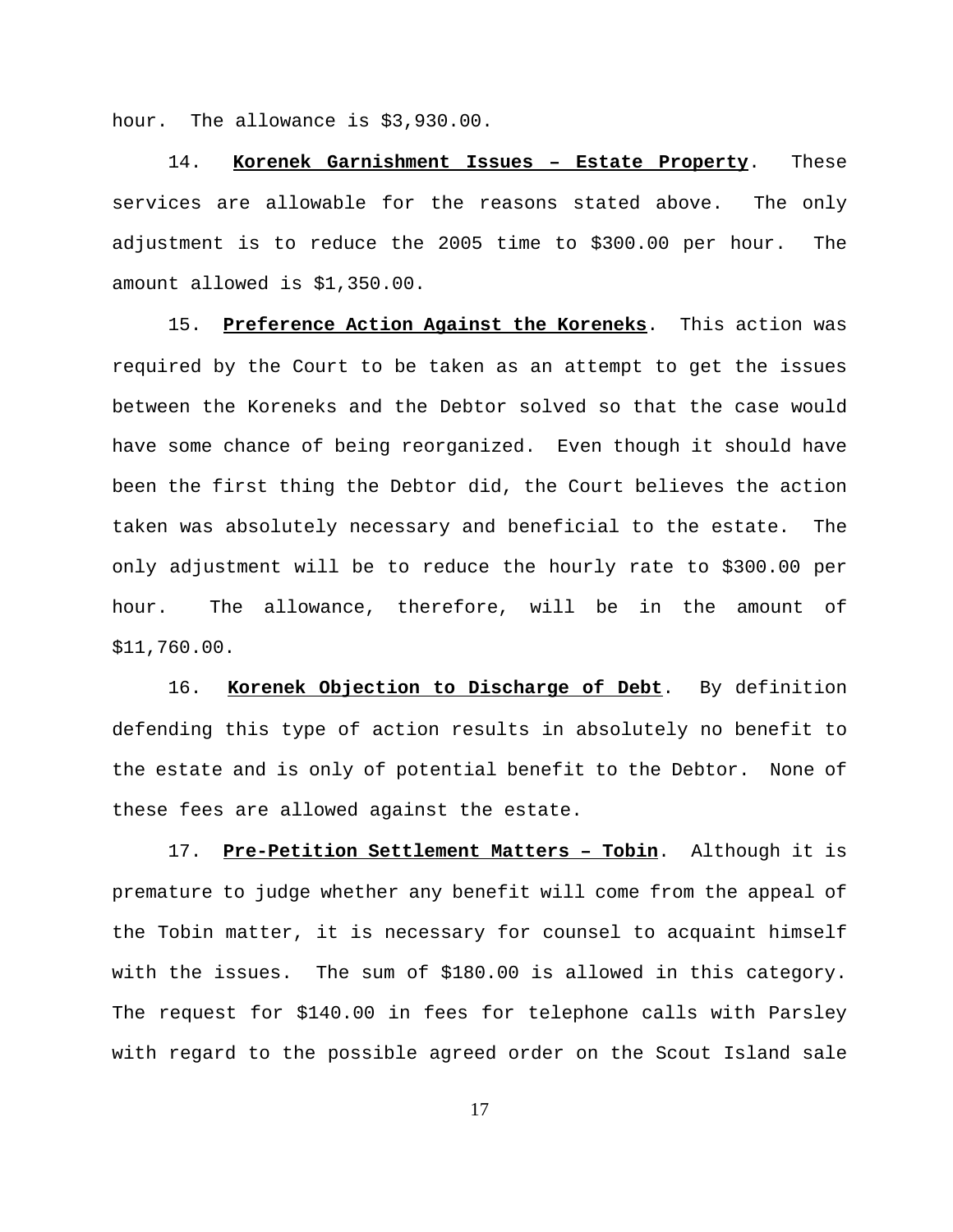is simply not a part of this category and is disallowed.

18. **Tobin Objection to Discharge of Debt**. By definition defending this results in absolutely no benefit to the estate and is only of potential benefit to the Debtor. None of these fees are allowed.

19. **Business Operations and Related Financial Issues**. The Debtor was not in business in his own name. He was in business through various entities. He had problems with his business operations in those entities which problems also affected this estate in a very negative manner. There was absolutely no benefit from the Debtor's doing business; quite the contrary. Regardless, counsel should be allowed to advise the Debtor in such regard even though the business produces no benefit. The fee requested is allowed at the reduced rate of \$300.00 per hour in the amount of \$2,070.00 as opposed to the \$2,415.00 requested.

20. **Claims Review Analysis and Resolution**. This is required by Debtor's counsel and will be allowed at the reduced rate of \$300.00 per hour. The amount allowed is \$1,530.00 as opposed to the \$1,785.00 requested.

21. **Asset Disposition Scout Island Condo**. There was no identifiable, tangible and material benefit to the unsecured creditors of this estate from the work counsel expended on this matter in the sense that no money came into the estate. However, secured liability was paid and no unsecured deficiency claim arose;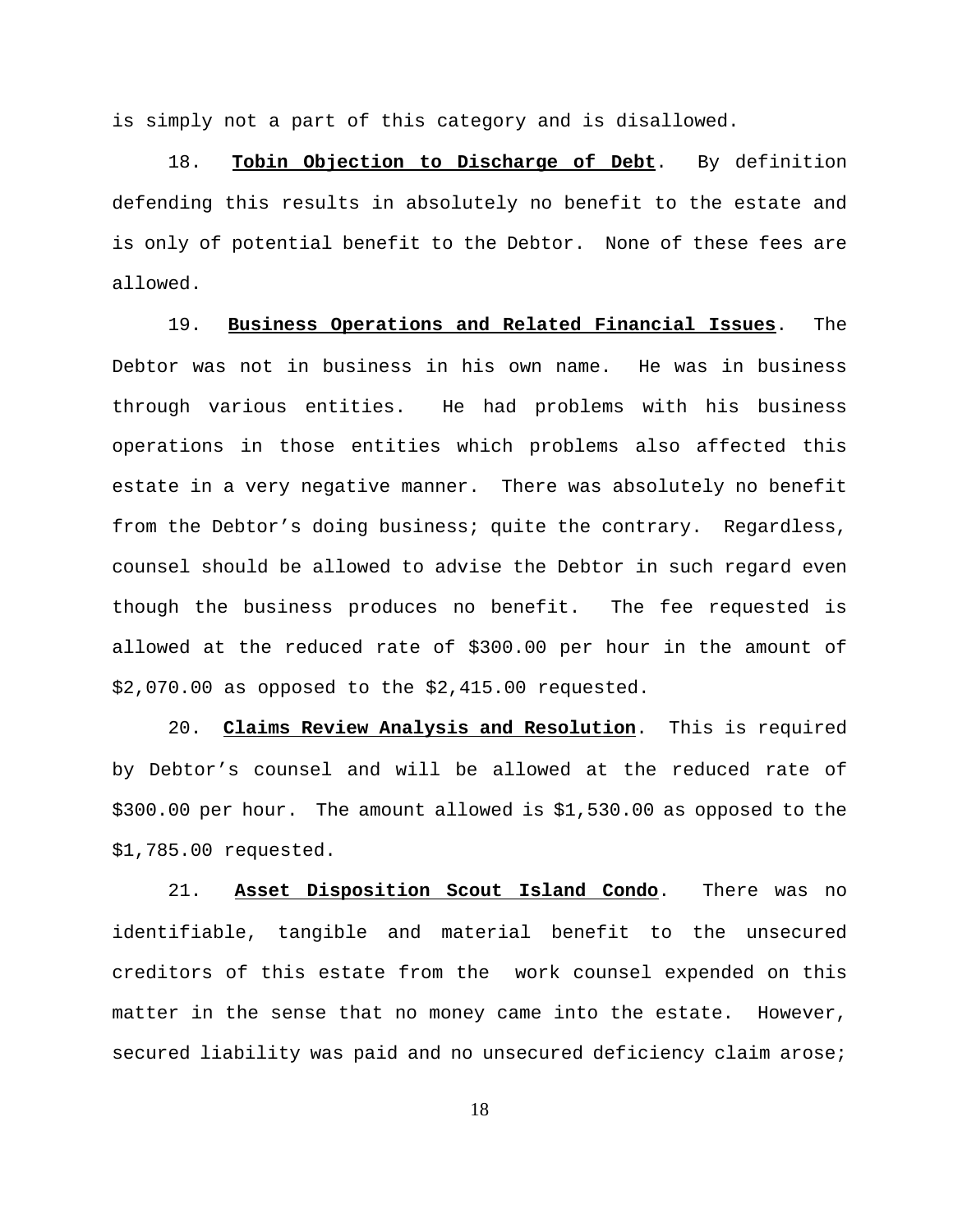so, that is some identifiable, tangible and material benefit. The time with regard to this matter is, however, excessive when viewed against the only benefit being the payment of a secured creditor. The real benefit was to the Debtor as the property was more an issue in his divorce case than in his bankruptcy case. The amount of fees requested of \$12,005.00. The Court will allow fees of \$3,000.00 – the remainder should be paid by Mr. Weaver individually.

22. **Divorce Related Matters – Motion for Relief from Stay**. It is reasonable to pay Debtor's counsel for work done relating to making sure the Motion for Lifting of the Stay with regard to proceeding in state court with an on-going divorce be done in an appropriate manner which protects the interest of the bankruptcy estate and its creditors. The amount of \$3,510.00 is allowed as reasonable.

23. **Divorce – Control of Temporary Orders – Conflict Over Jurisdiction**. This is another category where the potential conflict of jurisdiction between the divorce court and the bankruptcy court over issues common to both proceedings requires oversight by the Debtor's counsel. With an adjustment to the rate of \$300.00 per hour for time expended in 2005, the amount found reasonable is \$3,450.00, not the \$3,645.00 requested.

24. **Divorce – Settlement Attempts and Monitoring**. With regard to the substance of the divorce settlement between the Debtor and his spouse, the Court cannot glean any benefit from the services as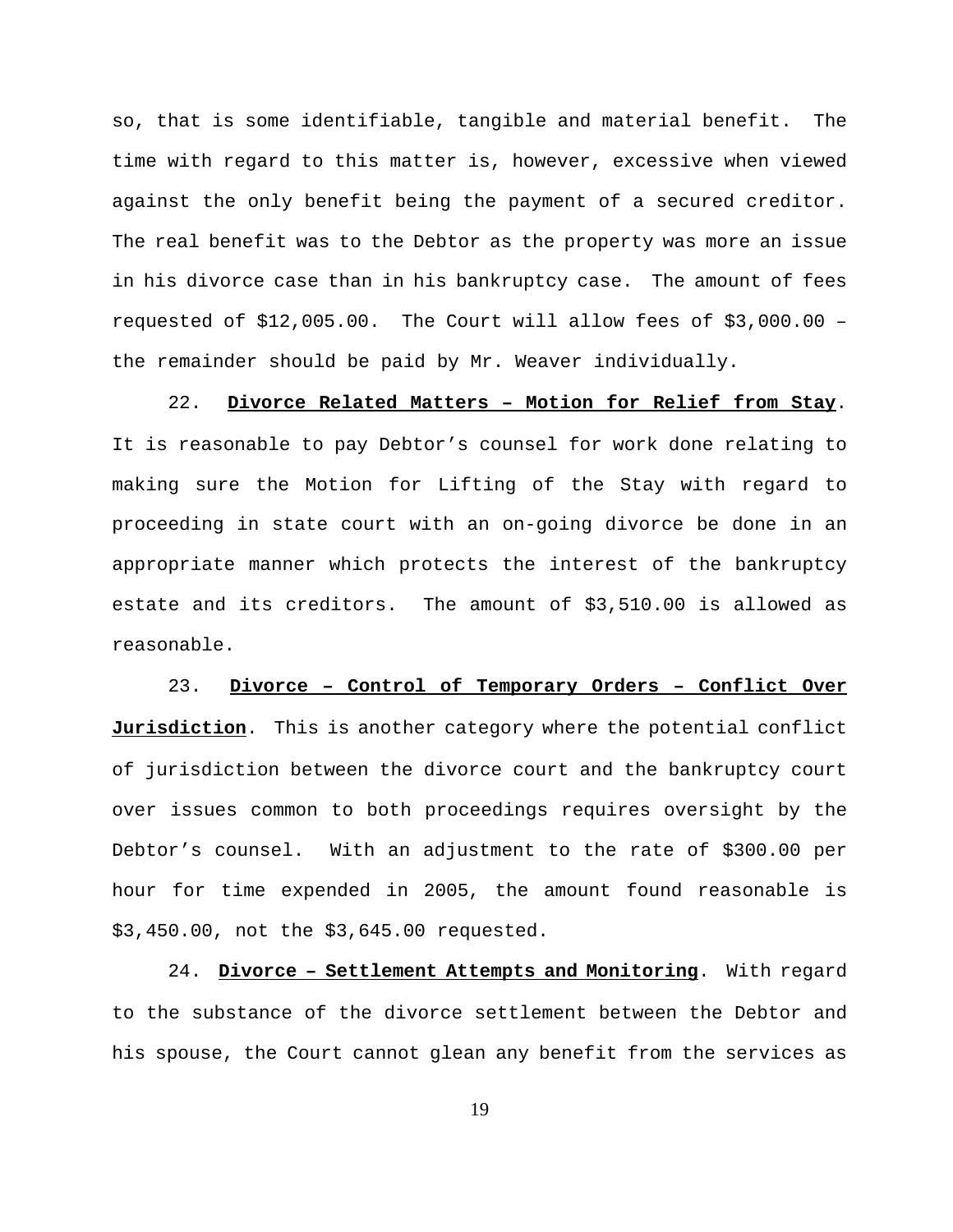outlined in the Supplemental Fee Application. As noted with regard to Applicant Parsley's Application, the primary benefit of the divorce was overwhelmingly to Mr. Weaver and not to the estate. However, because some benefit came to the estate and because it is important that the estate's primary counsel monitor to some reasonable extent the settlement discussions and proceedings occurring in the divorce court, the amount of \$1,500.00 will be allowed as reasonable in this category, not the \$3,610.00 requested.

25. **Divorce – Deed Clouding Title**. This appears to be related to the Debtor's homestead so no benefit came to the estate from this work. The benefit was to the Debtor individually. No fees are allowed.

26. **Strategic Planning, Disclosure Statement, Reorg. Plan Individually**. All time sought in this matter is non-compensable by the estate. As stated with regard to the same category for Applicant Parsley, the facts surrounding the preparation, filing and pushing of the plan in question is very close to the *Pro-Snax* facts. It was evident to the Court during this time period that neither the Koreneks nor the Tobins were interested in the 40% settlement the Debtor was proposing.<sup>3</sup> Debtor's counsel states that they were getting mixed signals with regard to the creditors' interest in such

<sup>&</sup>lt;sup>3</sup> For reasons the Court could never understand these creditors apparently decided that a non-dischargeable judgment, if they obtain one and which if they do will most likely be of dubious collectibility, is better than receiving 40 cents on the dollar.